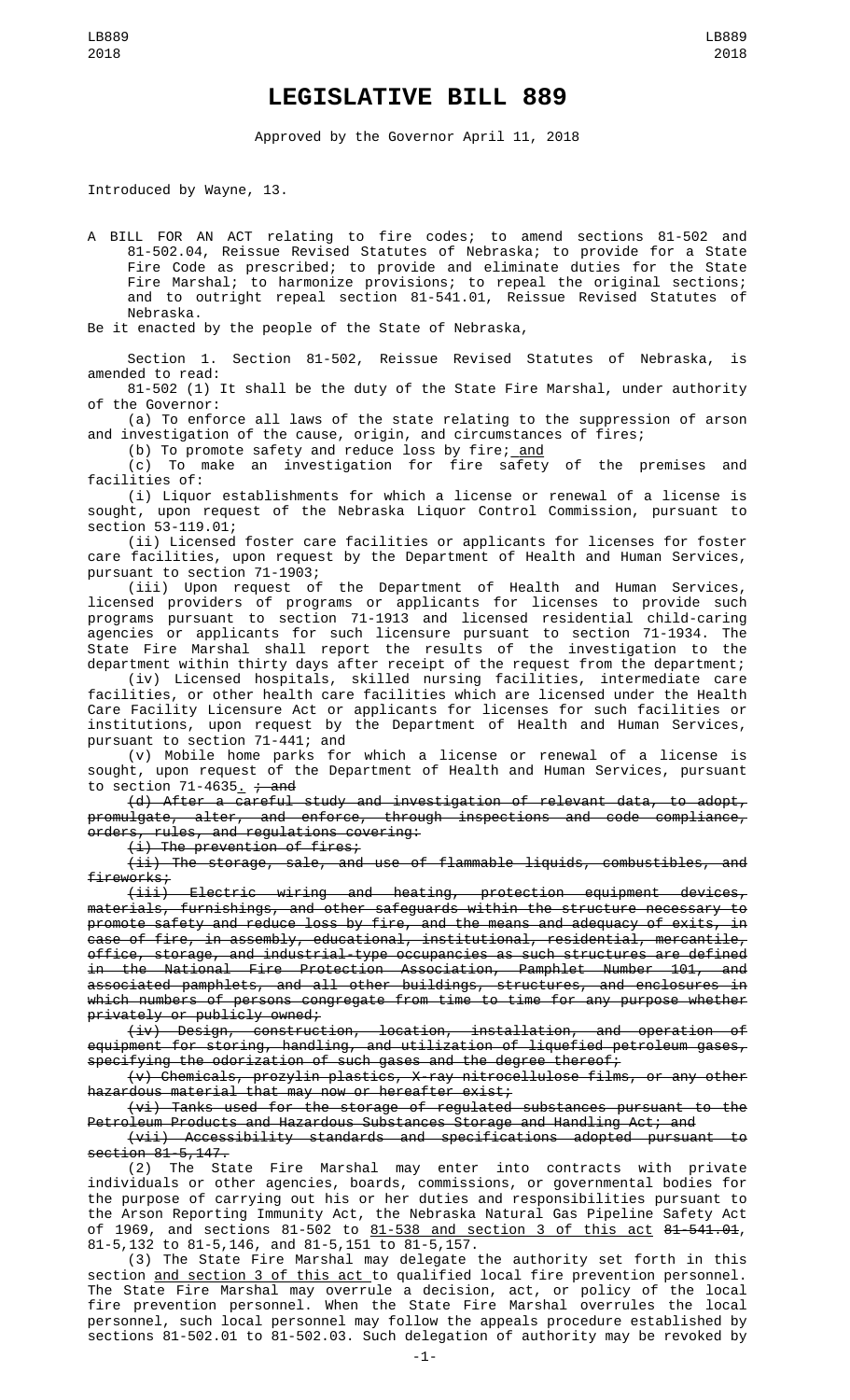the State Fire Marshal for cause upon thirty days' notice after a hearing.

(4) The State Fire Marshal, first assistant fire marshal, and deputies shall have such other powers and perform such other duties as are set forth in sections 81-501.01 to 81-531 and 81-5,151 to 81-5,157 and section 3 of this act and as may be conferred and imposed by law.

(5) The rules and regulations adopted and promulgated pursuant to subdivision (1)(d) of this section may conform generally to the standards recommended by the National Fire Protection Association, Pamphlet Number 101, known as the Life Safety Code, and associated pamphlets, but not when doing so would impose an unduly severe or costly burden without substantially contributing to the safety of persons or property. This section and the rules and regulations adopted and promulgated pursuant to subdivision (1)(d) of this section shall apply to existing as well as new buildings, structures, and enclosures. Such rules and regulations shall also apply to sites or structures in public ownership listed on the National Register of Historic Places but without destroying the historic quality thereof.

(6) Plans for compliance with the rules and regulations adopted and promulgated pursuant to subdivision (1)(d) of this section shall be reviewed by the State Fire Marshal. Plans submitted after remodeling or construction has begun shall be accompanied by a penalty of fifty dollars in addition to the plan review fee set out in subdivision (4)(a) of section 81-505.01.

Sec. 2. Section 81-502.04, Reissue Revised Statutes of Nebraska, is amended to read:

81-502.04 The enforcement of rules and regulations adopted and promulgated by the State Fire Marshal under section 81-502 and section 3 of this act shall be as follows:

(1) Any order of the State Fire Marshal under the authority granted to him or her by section 81-502 shall be in writing addressed to the owner or person in charge of the premises affected by such order;

(2) If the affected party or organization does not comply with the final order, the State Fire Marshal shall apply to the district court of the county in which the premises are located to obtain court enforcement of the order. The county attorney of the county in which the action is brought shall represent the State Fire Marshal and the action shall be brought in the name of the State of Nebraska and be tried the same as any action in equity; and

(3) If the affected party or organization feels that the order of the State Fire Marshal is not necessary for the safety and welfare of the persons using or to use the premises regarding which the order is made, the party or organization may appeal such order, and the appeal shall be in accordance with the Administrative Procedure Act.

Sec. 3. <u>(1) The State Fire Marshal shall adopt and promulgate rules and</u> regulations constituting a State Fire Code. At a minimum, the State Fire Code shall cover:

(a) The prevention of fires;

(b) The storage, sale, and use of flammable liquids, combustibles, and fireworks;

(c) Electrical wiring and heating, protection equipment devices, materials, furnishings, and other safeguards within structures necessary to promote safety and reduce loss by fire;

(d) The means and adequacy of exits, in case of fire, in assembly, educational, institutional, residential, mercantile, office, storage, and industrial-type occupancies as such structures are defined in the State Fire Code;

(e) All other buildings, structures, and enclosures in which numbers of persons congregate from time to time for any purpose, whether privately or publicly owned;

(f) Design, construction, location, installation, and operation of equipment for storing, handling, and utilization of liquefied petroleum gases, specifying the odorization of such gases and the degree thereof;

(g) Chemicals, prozylin plastics, X-ray nitrocellulose films, or any other hazardous material that may now or hereafter exist;

(h) Tanks used for the storage of regulated substances pursuant to the Petroleum Products and Hazardous Substances Storage and Handling Act; and

(i) Accessibility standards and specifications adopted pursuant to section  $5,147.$ 

(2) Not later than July 1, 2019, the rules and regulations adopted and promulgated as part of the State Fire Code shall conform generally to the standards recommended by the National Fire Protection Association, Pamphlet Number 1, known as the Fire Code, 2012 edition, the National Fire Protection Association, Pamphlet Number 101, known as the Life Safety Code, 2012 edition, and associated pamphlets, but not when doing so would impose an unduly severe or costly burden without substantially contributing to the safety of persons or property.

(3) The State Fire Marshal shall enforce the State Fire Code through inspections, code compliance, and orders. Plans for compliance with the State Fire Code shall be reviewed by the State Fire Marshal. Plans submitted after remodeling or construction has begun shall be accompanied by a penalty of fifty dollars in addition to the plan review fee set out in subdivision (4)(a) of section 81-505.01.

(4) Rules and regulations adopted and promulgated as part of the State Fire Code shall apply to sites or structures in public ownership listed on the National Register of Historic Places but without destroying the historic quality thereof.